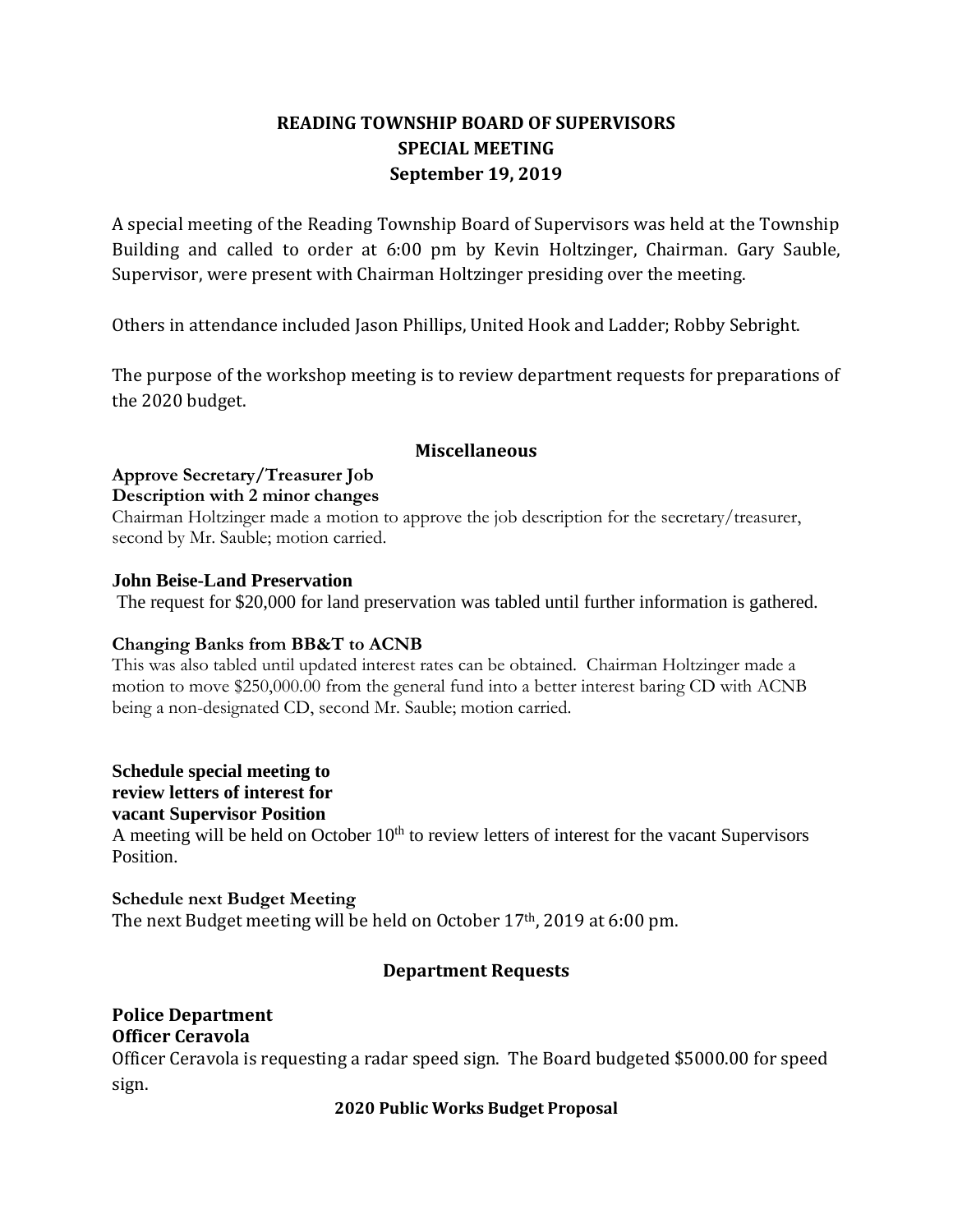Equipment Rentals: To include 60' man lift, 12" chipper, street sweeper-developments, water

Pump earth moving equipment, attachments for skid loader.

 **Estimated Cost \$19,310.00**

Seal Coat Tar & Chip: Miles 3.41 Total Square Yards: 50,056 Single Coat Seal @ .34-.40 CRS-2PM **Total Estimated Cost \$75,084.00**

Roads to be Sealed: Gooseville Double, Plum Run & Anthony

Grip Tight Fog Seal: **Total Estimated Cost \$25,050.00**

| Line Items: Signs |                                              | \$8,000.00               |
|-------------------|----------------------------------------------|--------------------------|
|                   | Line Painting                                | \$20,000.00              |
|                   | Pipes, Bands, Catch Basins, Etc. \$19,000.00 |                          |
|                   |                                              | <b>TOTAL \$47,000.00</b> |

Tar Buggy for Sealing Joints and Cracks **\$975.00**

Truck Frame Cleaning Seal coat **\$3,500.00** And painting gloss black to help Stop rust from front bumper to rear hitch.

Various attachments for skid loader **\$11,628.00**

Part Time Employee's: Bart Fey, Bob Anderson 29 hours per week x 2 for 52 weeks **\$56,000.00**

Bob Anderson will be getting \$1.00 raise bringing him to \$18.50. The new part-time employee will start at \$17.00 an hour. Equipment rental will be lowered to \$17,000.00 and the Line Items will be raised to \$50,000.00. The snow blade attachment will be removed from the quote for the skid loader bringing the total for skid loader attachments to \$8000.00.

# **Administration Kimberly Beard** Mr. Wilt requested an additional security camera in the amount of \$1600.00.

Mr. Sauble made a motion to approve the department request as discussed, Chairman Holtzinger second; motion carried.

# **Capital Reserve CD Accounts**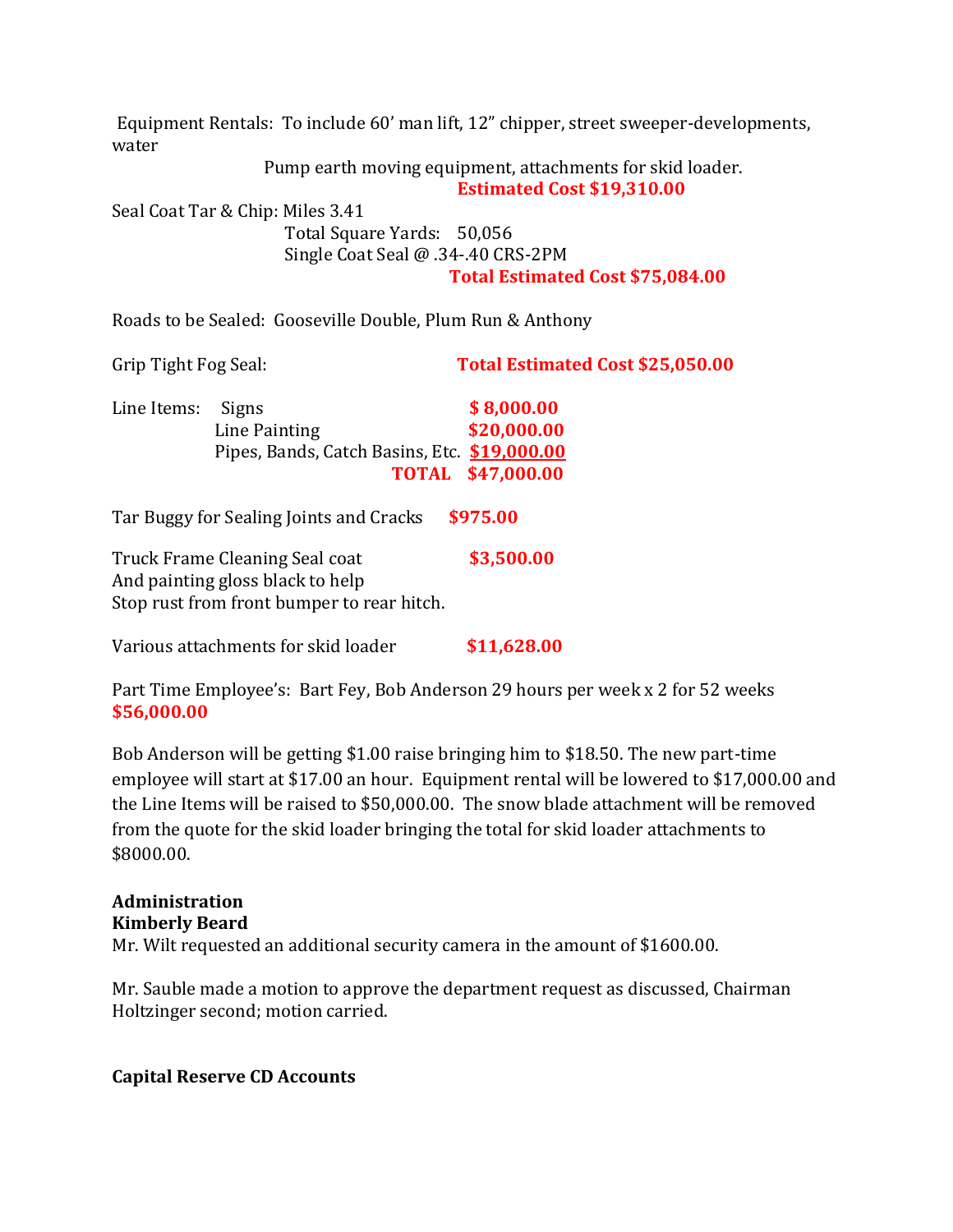# **Current Balances Reserve CD Account Balances:**

| Office Equipment:            |           | 6,082 Matures 6/5/2020   |
|------------------------------|-----------|--------------------------|
| <b>Building Maintenance:</b> |           | 39,019 Matures 9/21/2019 |
| Police Vehicle:              |           | 20,496 Matures 9/28/2019 |
| Public Works Equip:          |           | 55,546 Matures 2/20/2020 |
| <b>Emergency Management</b>  |           | 3,169 Matures 9/28/2019  |
|                              | \$124,312 |                          |

\$10,000 will be placed into the Police Vehicle CD on 9/28/2019 which is included in the current CD amount. Mr. Sauble proposed to put \$10,000.00 into the Police Vehicle CD and \$15,000.00 into the Public Works Equipment, second by Chairman Holtzinger; motion carried.

# **Establish Contributions for 2020**

| <b>2019 Contribution Amounts:</b>     |          |
|---------------------------------------|----------|
| <b>Adams County Office for Aging</b>  | 200      |
| <b>Adams County SPCA</b>              | 2,200    |
| <b>Adams County Transit Authority</b> | 200      |
| <b>East Berlin Community Center</b>   | 2,825    |
| East Berlin Community Library         | 2,825    |
| <b>Hampton Fire Company</b>           | 46,500   |
| Northeastern Adams                    | 35,000   |
| Total:                                | \$92,400 |

Reading Township received the Foreign Fire Insurance Premium tax which is to be distributed to the Fire Companies. Chairman Holtzinger made a motion to distribute \$11,500.00 to United Hook and Ladder and \$22,976.44 to Northeastern Adams Fire & EMS, second by Mr. Sauble; motion carried.

Fire Company Contributions will be discussed at a later date.

The East Berlin Community Center and East Berlin Library to be raised from \$2825.00 to \$3000.00 donation and Adams County Transit Authority will be raised from \$200.00 to \$300.00 as well as Community Media receiving \$4000.00. Further Discussion at next Budget Meeting.

# **Wages (Non-Union)**

Seasonal Employee's Earl Herman-\$1.00 raise to \$18.00 Kim Dissinger wage discussed upon health insurance decision.

Administrative Wages Garry Wilt- \$ .50 raise to \$18.50 Kimberly Beard-Proposed \$1.00 raise to \$15.00 until health insurance plan is decided.